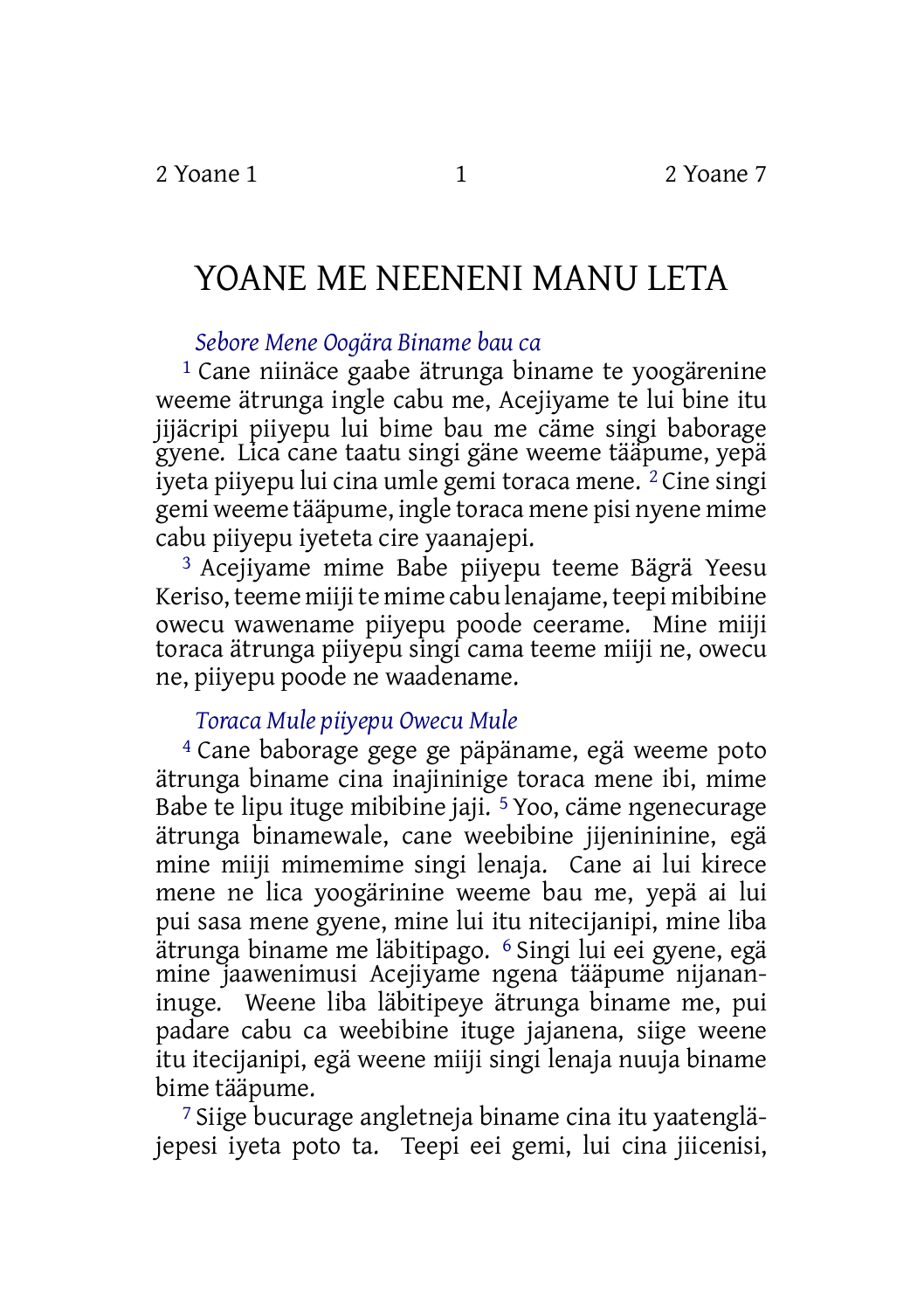egä Yeesu Keriso binamerage me lica äbituji. Apu lui cina jiicenisi, babo angletneja biname gemi piiyepu Keriso me äciseräja biname gemi. 8 Weene miiji cängena ire atwipeye teeme tääpume, piba cime kaakesea te papa me lica läbituge, yepä weene cime kaakesea cabu ca camlecamle daremu ne cirege päpäna.

9 Laati te liba lica yaanajuge Keriso me abiberäja cabu, yepä nuuja gaabe ne yaacatuge, teeme Acejiyame lica gyene. Yepä laati te liba cängena yaanajuge Keriso me abiberäja cabu, teeme piti negi Babe piiyepu Bägrä. 10 Laati te liba läduge weeme bau me lica ai abiberäja cama, gone jaawabluye, weeme mete me gone yääsinglantuye. 11 Laati te liba pipu biname ne jaawabluge, tabe lalenglecäjuge teta cama peei niiyarage mule wawename.

#### *Yewo Mene*

12 Cäme piti nemi bucurage mene iicaname weeme tääpume, yepä cane singi lica gäne peba cabu oogärame, ingle cäme ngene atwana singi pisi nyene peeyeme otnime. Mine liba opo pa läpänipago, mine piba page jaatranepesi, siige mime gege te piba babo pa läbitepi. 13 Ama lui ätrunga ingle te jiwablininige weebibine.

Mene ngälu peese.